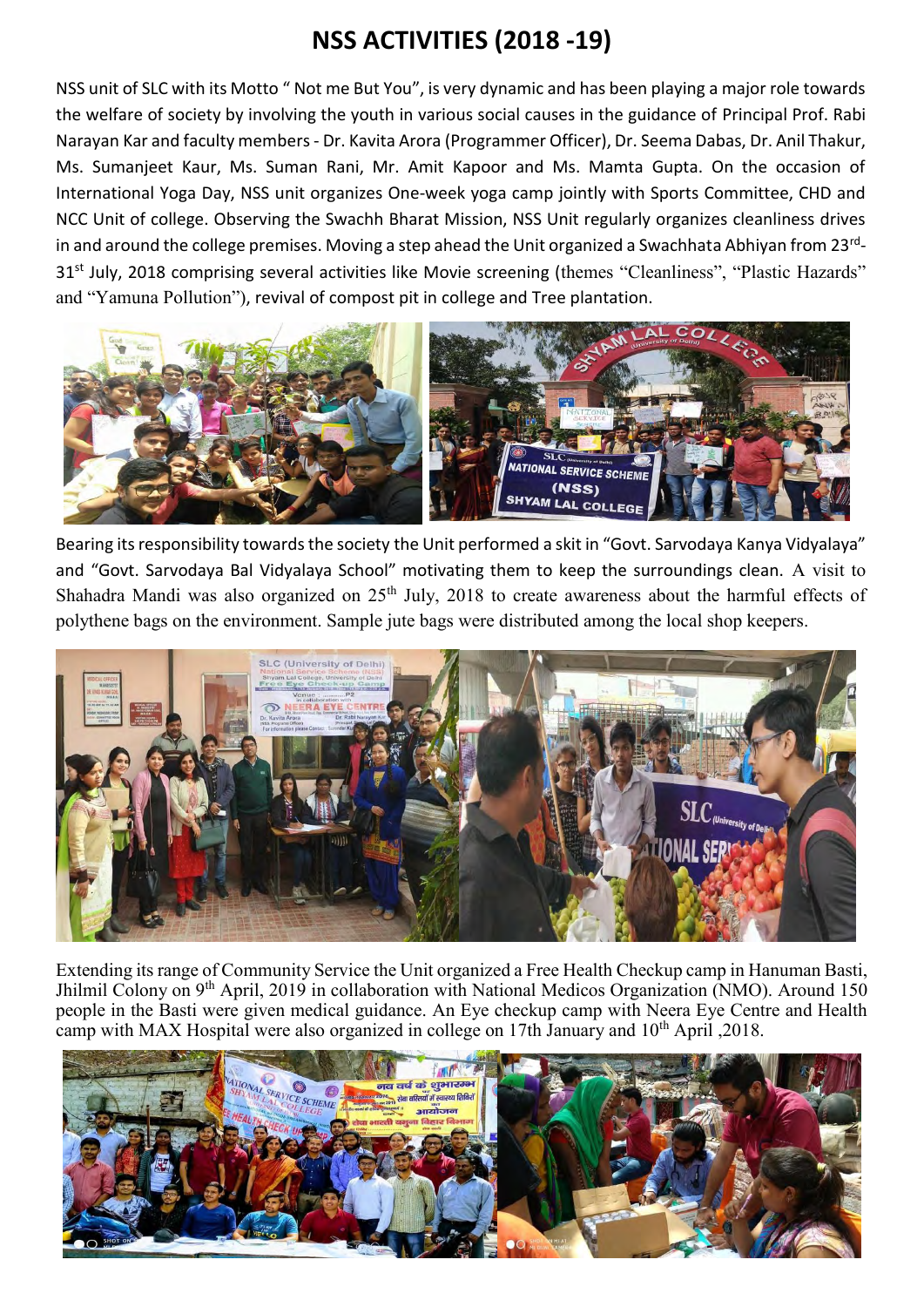On 10th April, 2019 Blood Donation Camp was organized jointly with NMO and RML Hospital, Delhi. Blood Donation Camps were also organized in collaboration with The Rotary club of Delhi Achievers on 10th August, 2017 and 10th April, 2018. Students and college staff enthusiastically donated blood in all the camps.



Surgical Strike Day was celebrated on 28<sup>th</sup> and 29<sup>th</sup> Sept, 2018. To express their gratitude to the army, students wrote letters and poems which were sent to the Ministry of Defense. Poster making and essay writing competitions were also organized. A workshop on road safety in collaboration with Mash Project Foundation was organized on  $30<sup>th</sup>$  January'19. The main aim of the workshop was to make the students aware

about importance of road safety and how to respond in an emergency situation. Jointly with the Skill Development Cell,SLC the Unit organized a Two-Day Workshop on GST and a 7 day self-defense training camp. A Career Awareness Program by the Institute of Company Secretaries of India (ICSI) was organized on12<sup>th</sup> October, 2018.



The Unit regularly conducts donation drives to help the underprivileged fellow beings. A Donation Drive was organized during 3<sup>rd</sup> -12<sup>th</sup> January, 2018. All the items were donated in the Shelter Home located near the college. A donation camp for Kerela Flood victims from 21<sup>st</sup> to 27<sup>th</sup> August 2018 was also organized. Items collected at the donation camp were sent to Goonj NGO. Book donation camp and signature campaign for pollution free Diwali was organized in college from  $31<sup>st</sup>$  Oct. to  $6<sup>nd</sup>$  Nov., 2018. A street play & lecture on leprosy were organized in collaboration with TLM Community Hospital on 18<sup>th</sup> Feb'19. The main aim was to sensitize the masses about the causes, consequences of leprosy and the discrimination faced by leprosy patients in society.